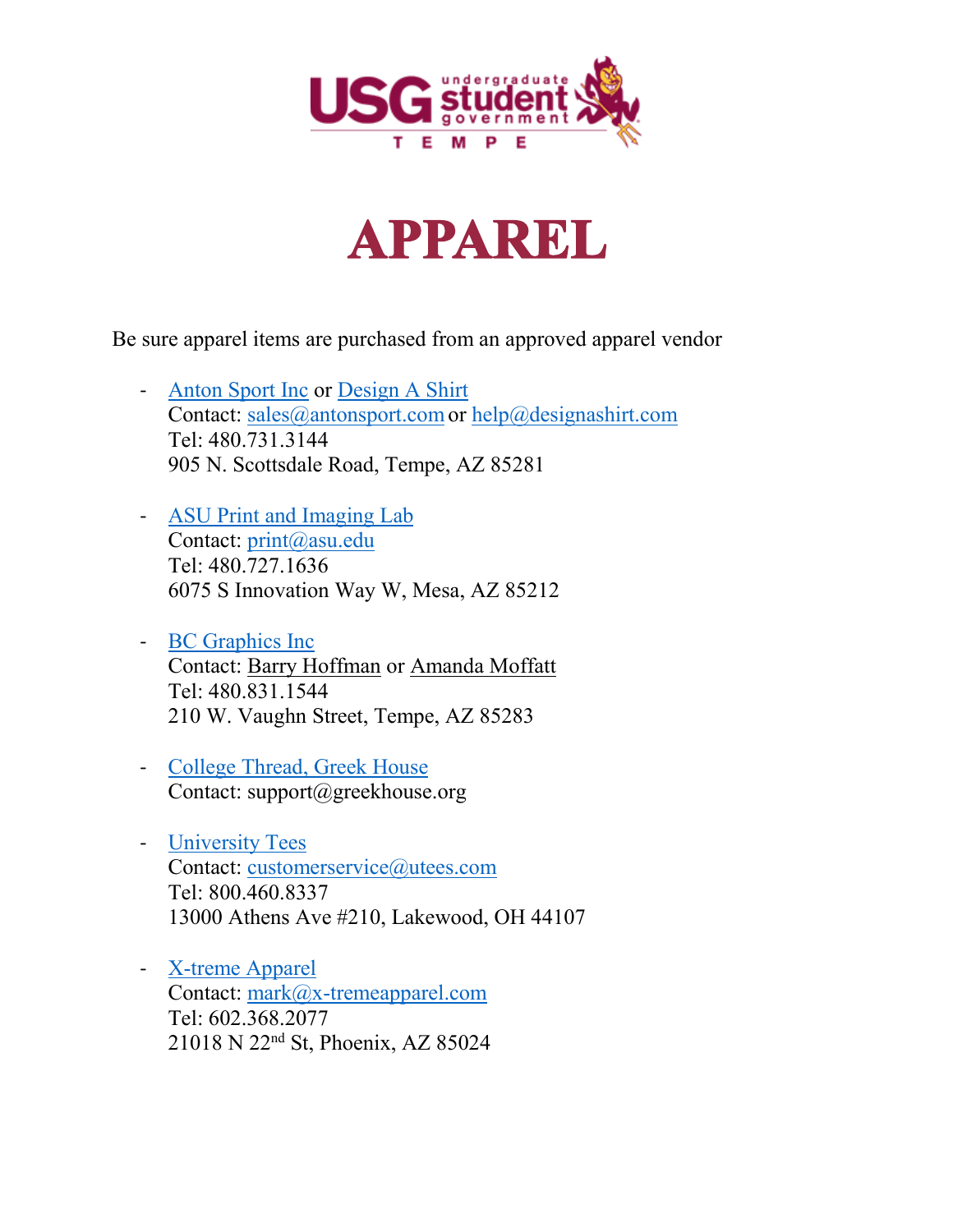If your student organization desires to print any of the ASU logos on apparel, be sure to get approval from the ASU Trademark and Licensing department

- <https://cfo.asu.edu/student-organizations>

Types of Apparel: Polos, Sweatshirts, T-shirts, Aprons.